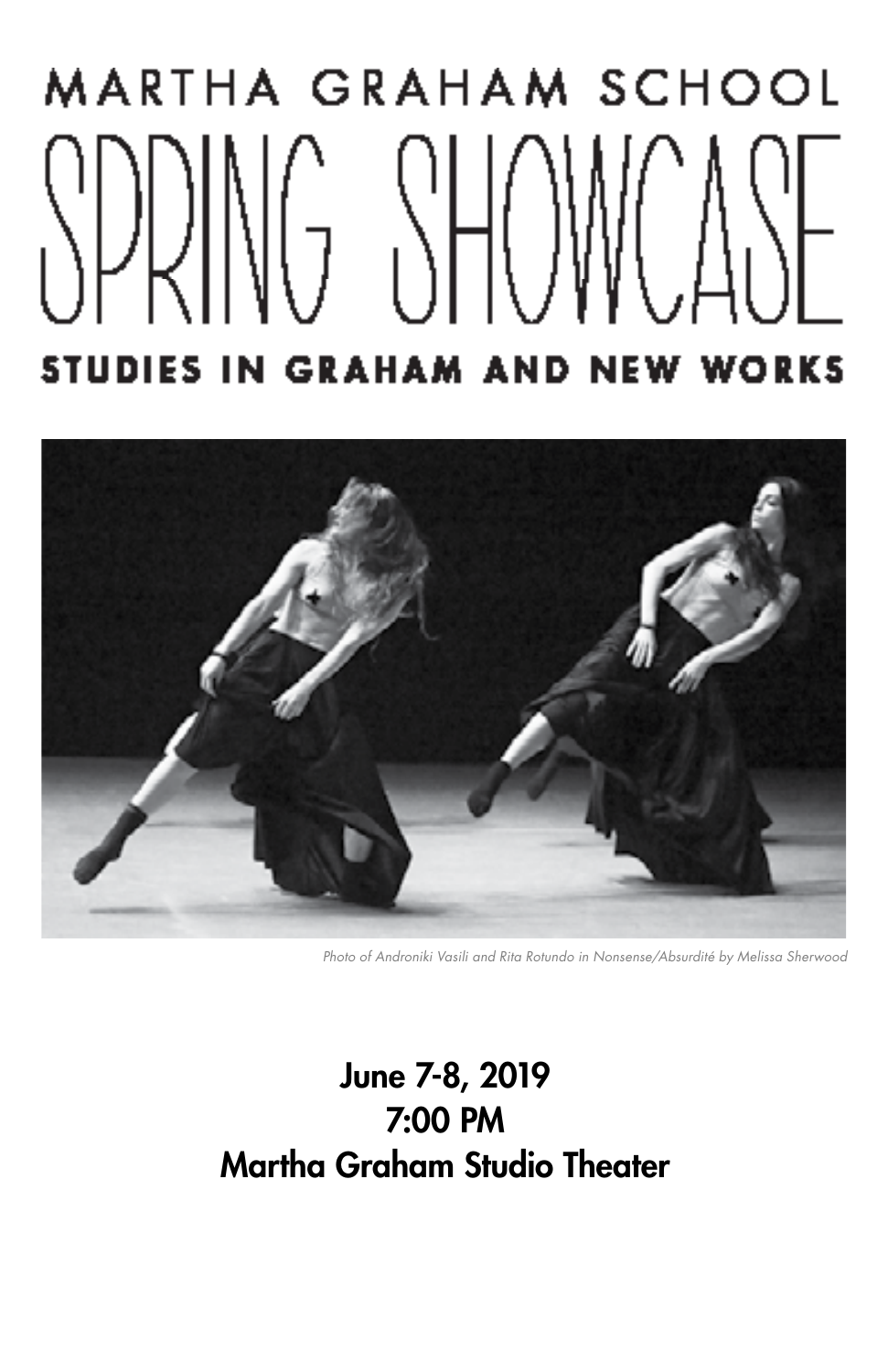## PROGRAM

#### THE RIVER IN MY LIFE (2019)

Choreography Yiwei Geng Music by Jóhann Jóhannsson

#### Yiwei Geng

*Everyone has a person who lives like a river in his or her mind. That person doesn't ask permission to come into their minds, and unpredictably, they leave whenever they want. I am the person standing beside a dry field looking for water. I do not have my person - my river.*

#### WELCOME

Jennifer Patten, Head of School

#### LAMENTATION (1930)

Choreography by Martha Graham Music by Zoltán Kodály Piano Accompaniment by Sierra Powell Costume by Martha Graham Staged by Amélie Bénard Special Thanks to Peggy Lyman Hayes

#### June 7th Cast

Varsha Bansal, Leonora Ekström, Khaila Espinoza, Laura Estrada, Berenice Heger-Hedløy, Bogart Rooney, Micah Schure, Liedewei Verbelen, Apolline Vitte, Mirjam Voelker, Mian Ye

#### June 8th Cast

Thais Alves, Bernardita Gangloff, Claire Graham, Berenice Heger-Hedløy, Ana Lofrano, Naala Nesbeth, Amatullah Smith, Margaux Steiner, Eleni Stephanou, Liedewei Verbelen, Devin Ziel

*Lamentation premiered in New York City on January 8, 1930 at Maxine Elliot's Theater, to music by the Hungarian composer Zoltán Kodály. The dance is performed almost entirely from a seated position, with the dancer encased in a tube of purple jersey. The diagonals and tensions formed by the dancer's body struggling within the material create a moving sculpture, a portrait which presents the very essence of grief. The figure in this dance is neither human nor animal, neither male nor female: It is grief itself. Originally performed by a soloist on a small bench, tonight's performance features Performance Workshop I/II students on individual chairs.*

## PROGRAM

#### SATYRIC FESTIVAL SONG (1932)

Choreography by Martha Graham Original Music by Imre Weisshaus\* Music for Reconstruction by Fernando Palacios, arranged by Aaron Sherber \*Minueta perverse used by special arrangement with Fernando Palacios Supervised by Lone Larsen Special Thanks to Amélie Bénard

#### Maria Tofini

*Satyric Festival Song premiered in 1932 at the Guild Theater in New York City, part of a suite of solo dances entitled Dance Songs. The dance was inspired by American Indian Pueblo culture and the clowns who satirize and mock the sacred rituals. Set to a score by Imre Weisshaus, with a costume designed by Martha Graham, the dance disappeared from the repertory for many years and was best known through the series of photographs published in Barbara Morgan's 1942 book on Martha Graham. It was reconstructed by Diane Grey and Janet Eilber in 1994 to music by Fernando Palacios, for a season at the Brooklyn Academy of Music in New York.*

#### 7:31 (2019)

Choreography by Laura Estrada Scoring Remix by Laura Estrada\*

Inès André, Diane Cavero, Leonora Ekström, Laura Estrada, Leslie Josefina, Annabel Miller Green, Eleni Stephanou, Apolline Vitte,

*As a structure we are all the same. But we experience \_\_\_\_\_\_\_\_\_\_\_\_\_ differently.*

\*Music excerpts from I'm on Fire by Stateless City Rain by Rain Sounds Day 1: Cold Wind Var. 1 by Ludovico Einaudi, Frederico Mecozzi, and Redi Hasa

#### PRIMITIVE MYSTERIES - Hymn to the Virgin (1931)

Choreography by Martha Graham Music by Louis Horst Staged by Elizabeth Auclair

#### June 7th Cast

Mary Mathilde Havard

Inés Andrè, Madelaine Burnett, Harold Trent Butler, Diane Cavero, Tanguy Crémoux, Misha Culver, Tomislav Nevistic, Isabella Powers, Rita Rotundo, Sierra Sanders, Androniki Vasili, Fang-Ting Yeh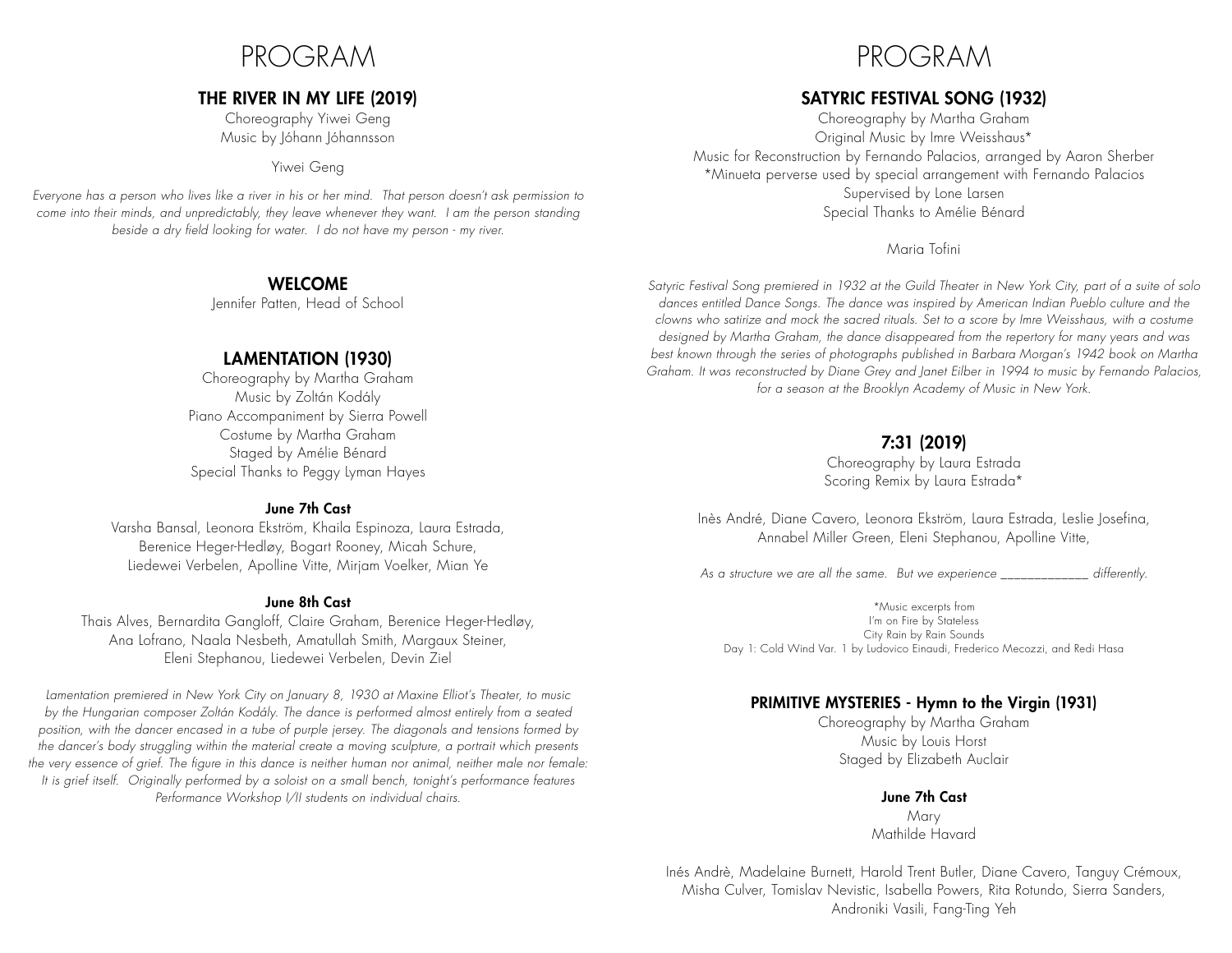#### PRIMITIVE MYSTERIES - Hymn to the Virgin (1931) (continued)

June 8th Cast

Mary Aoi Sato

Jaylan Craig, Eléonore Dumas, Alice Fossier, Ty Graynor, Yejin Lee, Jillian Linkowski, Lauriane Nabet, Yui Shimamura, Jeffrey Shirbroun, Verdiana Stellaccio, Larissa Terada, Maria Tofini

*Using generational and archival video as a basis for re-staging the choreography, Performance Workshop III/IV students present are presenting Hymn to the Virgin, the first of three sections from Martha Graham's groundbreaking work, Primitive Mysteries. It is a dance of community, ritual, blessing, offering and receiving, and honoring the sacred.*

#### "THE EXPERIENCE OF THE MASS IS BEHIND THE SINGLE VOICE" - V. W. (2019)

Choreography by Berenice Heger-Hedløy Scoring Remix by Berenice Heger-Hedløy\*

Madelaine Burnett, Jaylan Craig, Claire Graham, Maria Tofini, Liedewei Verbelen, Apolline Vitte

*"The Experience of the Mass is Behind the Single Voice" - V.M. explores what it means to have a female voice and how these voices inspire the current generation of young females. The particular*  rise and fall of the tone, the rhythm, the articulation, and the dynamic of each word (spoken or sung) by past and present prominent females serves as the backbone for the movement vocabulary. A full *female cast allows for exploration of this topic through a variety of lenses and was a fertile ground for creation and exploration.*

\*Spoken excerpts from J. K. Rowling, Harvard Commencement Speech, Harvard University, June 5, 2008 Ellen Johnson Sirleaf, "If Your Dreams Do Not Scare You: A Conversation on Advancing Women's Leadership in Africa," Alumnae Hall Auditorium, Wellesley College, April 2, 2018

> \*Music excerpts from Nuns Aperuit Nobis, Hildegard von Bingen Ek rizis agathis, Kassia Songs My Mother Taught Me, Antonín Dvorák

#### SERENATA MORISCA (1916)

Choreography by Ted Shawn Reconstructed by Martha Graham Music by Mario Tarenghi, adapted by Jonathan McPhee Supervised by Lone Larsen Special Thanks to Carley Marholin

Alice Fossier

*In 1916, claiming that at twenty-two her new pupil was too old to ever become a good dancer, Ruth St. Denis took little interest in Martha Graham. It was St. Denis' partner, Ted Shawn, who took on Martha's early training after being astonished by the ferocity of her performance in a classroom* 

*exercise he developed, the solo Serenata Morisca. The dance is a sort of sensual "serenade" performed by the favorite of a king or Shah of some unspecified country and is a classic example of Denishawn orientalist style and early American modern dance. The steps have no ethnic authenticity. They are Shawn being exotic and what he called "barbaric," with overtones of East Indian technique. The dancer...is arrogant, self confident, elegant, and sensual, dancing as much for her own pleasure as for the King's.*

#### HERS (2019)

Choreography by Sierra Sanders Music by Jóhann Jóhannsson

Thais Alves, Varsha Bansal, Claire Graham, Berenice Heger-Hedløy, Micah Schure, Verdiana Stellaccio

*To the Mothers that continuously sacrifice, mold, and raise their daughters to become the women they will be.* Hers *explores the evolution of different relationships between mothers and their daughters. Dedicated to my mother, Linnette: Thank you for raising me and accepting me as the woman I am becoming with and away from you.*

#### HERETIC (1929)

Choreography by Martha Graham Music by Charles de Sivry Piano Accompaniment by Sierra Powell Staged by Susan Kikuchi and Linda Bombelli Assistant to Ms. Kikuchi: Cassey Kivnick Special Thanks to Devin Ziel and Jeffrey Shirbroun

#### June 7th Cast

The Heretic Berenice Heger-Hedløy

Thais Alves, Leonora Ekström, Laura Estrada, Bernardita Gangloff, Yiwei Geng, Claire Graham, Bogart Rooney, Micah Schure, Eleni Stephanou, Liedewei Verbelen, Apolline Vitte, Mirjam Voelker

#### June 8th Cast

The Heretic Mian Ye

Thais Alves, Varsha Bansal, Khaila Espinoza, Bernardita Gangloff, Claire Graham, Leonora Ekström, Ana Lofrano, Naala Nesbeth, Amatullah Smith, Margaux Steiner, Liedewei Verbelen, Apolline Vitte

*Performance Workshop I/II dancers learned the original choreography for both the group section and the soloist role ("The Heretic"). Following an in-class audition, roles were assigned and cast for each night of the Spring Showcase. The staging is true to the original, featuring 12 dancers blockading the pleadings of The Heretic. As Anna Kisselgoff said, "The abstract form telegraphs the content...The image is clear. It speaks of the loneliness of the independent spirit."*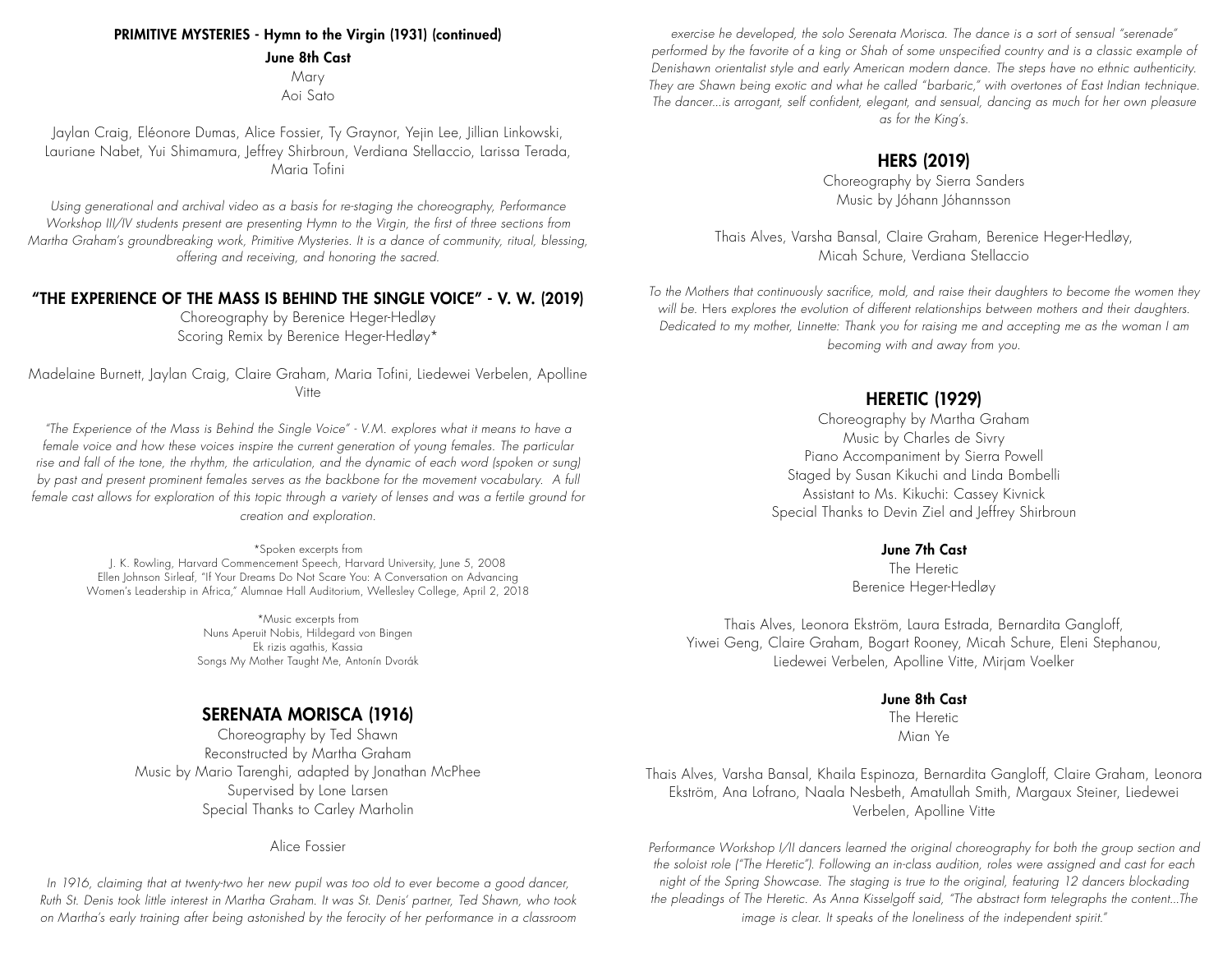#### NONSENSE/ABSURDITÉ (2019)

Choreography by Tanguy Crémoux Scoring Remix by Tanguy Crémoux\*

Ty Graynor, Yejin Lee, Rita Rotundo, Aoi Sato, Androniki Vasili, Fang Ting Yeh

*My choreography is about a character trying to find her/his singularity and her/his own personality. All the dancers represent the same character, but they can reflect different aspects of that character's personality.*

> \*Music excerpts from Winter Wonderland by The Holiday Party Je te veux by Erik Satie Chains by Rogue D

#### SHE (2019)

Choreography by Lauriane Nabet Music composed and performed by John Stone

Thais Alves, Inès André, Jaylan Craig, Yejin Lee, Mathilde Havard, Berenice Heger-Hedløy, Ana Lofrano, Yui Shimamura

*A group of powerful women, a vast stage, and an intense score - these are the ingredients Lauriane Nabet chose to utilize in conveying how women accept their sensuality, embrace their individuality, and rule their world.*

#### CANTICLE FOR INNOCENT COMEDIANS (1952/1969/1987)

Choreography by Martha Graham Music by Thomas Ribbink

Inès André, Madelaine Burnett, Harold Trent Butler, Diane Cavero, Jaylan Craig, Tanguy Crémoux, Misha Culver, Eléonore Dumas, Alice Fossier, Ty Graynor, Mathilde Havard, Jillian Linkowski, Yejin Lee, Lauriane Nabet, Tomislav Nevistic, Isabella Powers, Rita Rotundo, Sierra Sanders, Aoi Sato, Yui Shimamura, Jeffrey Shirbroun, Verdiana Stellaccio, Larissa Terada, Maria Tofini, Androniki Vasili, Fang-Ting Yeh

*Performance Workshop III/IV students studied the 1987 reconstruction of Canticle for Innocent Comedians. Originally premiered in 1952 for nine soloists and a seven-dancer chorus, Canticle is a stage poem that examines eternal truths through a structure combining chorus and interludes. Graham was inspired by St. Francis of Assisi's love of nature, but the work is more pantheistic in its approach, exploring the elements of Sun, Earth, Wind, Fire, Stars, Water, Moon, Moon/Sun, and Death. For this performance, the students learned the interludes of Sun, Earth, Wind, Stars, and Death. Some transitions have been edited for tonight's showcase to accommodate time restraints and cast size; students all learned the different interludes and then were cast in groups for the final performance.*



*Photo of Madelaine Burnett in The Experience of the Mass is Behind the Single Voice - V.W. by Melissa Sherwood*

## SPECIAL THANKS

Katie Glasner and the Barnard College Department of Dance Alina Bushong, Costume Supervisor Melissa Sherwood, Marketing Manager Haejin Han, Production Supervisor Grady Shea, Lighting Design Raymond Kraft, Production Timothy Kress, Production

Thank you to the Martha Graham Center, Company, Board, and School Committee, as well as all Martha Graham School faculty, staff, and musicians who support our talented students in their growth as artists.



*Photo of Martha Graham School students in 7:31 by Melissa Sherwood*